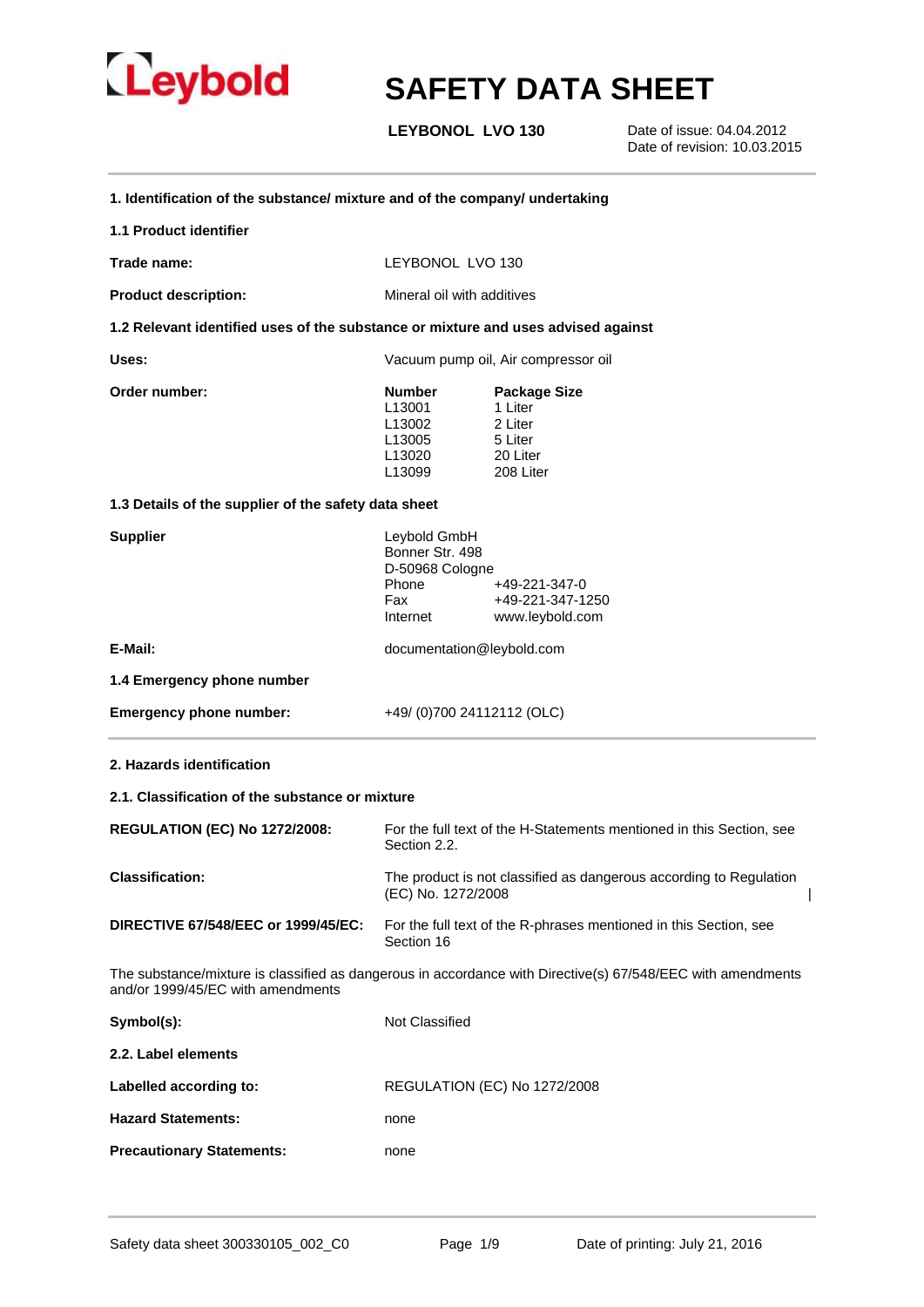

**LEYBONOL LVO 130**

 Date of issue: 04.04.2012 Date of revision: 10.03.2015

#### **2.3. Other hazards**

| <b>Physical-Chemical Properties:</b> | Contaminated surfaces will be extremely slippery. |
|--------------------------------------|---------------------------------------------------|
| <b>Environmental properties:</b>     | Should not be released into the environment.      |

### **3. Composition/ information on ingredients**

#### **3.2. Mixture**

| <b>Chemical nature:</b>        | Base oil with additives.                                                                                                                    |  |
|--------------------------------|---------------------------------------------------------------------------------------------------------------------------------------------|--|
| Hazardous ingredients:         | Do not contain hazardous substance nor substance with european<br>workplace exposure limits in concentration above regulatory<br>thresholds |  |
| <b>Additional information:</b> | Product containing mineral oil with less than 3% DMSO extract as<br>measured by IP 346                                                      |  |

For the full text of the R-phrases mentioned in this Section, see Section 16 For the full text of the H-Statements mentioned in this Section, see Section 16.

#### **4. First aid measures**

### **4.1. Description of first-aid measures**

| <b>General Advice:</b>                                                                    | IN CASE OF SERIOUS OR PERSISTENT CONDITIONS, CALL A<br>DOCTOR OR EMERGENCY MEDICAL CARE.                                                    |  |
|-------------------------------------------------------------------------------------------|---------------------------------------------------------------------------------------------------------------------------------------------|--|
| Eye contact:                                                                              | Rinse thoroughly with plenty of water, also under the eyelids.                                                                              |  |
| <b>Skin contact:</b>                                                                      | Remove contaminated clothing and shoes. Wash off with soap and<br>water. Wash contaminated clothing before reuse.                           |  |
| Inhalation:                                                                               | Move to fresh air                                                                                                                           |  |
| Ingestion:                                                                                | Do NOT induce vomiting. Never give anything by mouth to an<br>unconscious person. Call a physician or Poison Control Center<br>immediately. |  |
| 4.2. Most important symptoms and effects, both acute and delayed                          |                                                                                                                                             |  |
| Eye contact:                                                                              | Not classified.                                                                                                                             |  |
| <b>Skin contact:</b>                                                                      | Not classified.                                                                                                                             |  |
| Inhalation:                                                                               | Not classified. Inhalation of vapors in high concentration may cause<br>irritation of respiratory system.                                   |  |
| Ingestion:                                                                                | Not classified. Ingestion may cause gastrointestinal irritation, nausea,<br>vomiting and diarrhea.                                          |  |
| 4.3. Indication of immediate medical attention and special treatment needed, if necessary |                                                                                                                                             |  |
| Notes to physician:                                                                       | Treat symptomatically                                                                                                                       |  |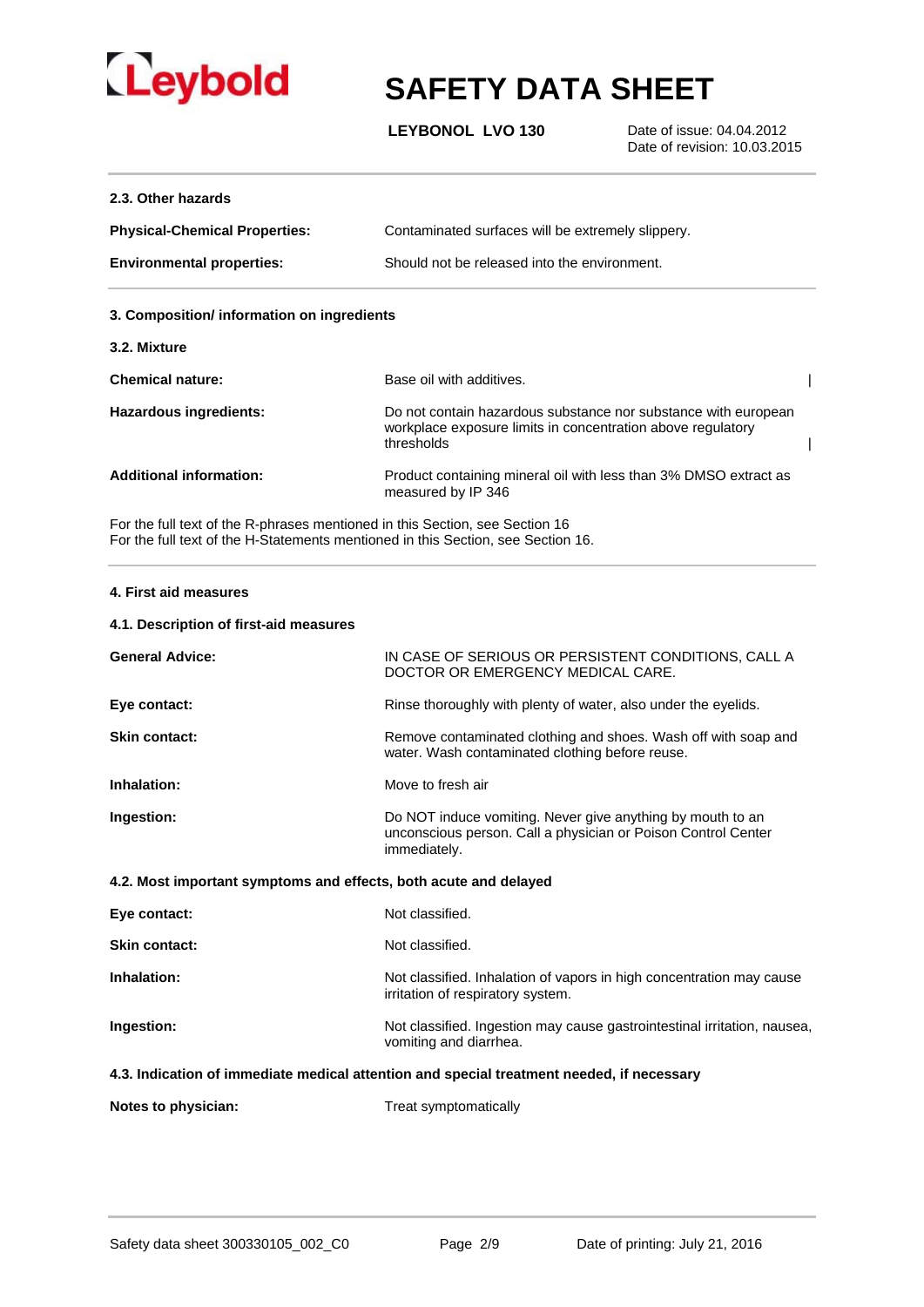

**LEYBONOL LVO 130**

| 5. Fire-fighting measures                                                |                                                                                                                                                                                                                                                                                                       |  |  |
|--------------------------------------------------------------------------|-------------------------------------------------------------------------------------------------------------------------------------------------------------------------------------------------------------------------------------------------------------------------------------------------------|--|--|
| 5.1. Extinguishing media                                                 |                                                                                                                                                                                                                                                                                                       |  |  |
| <b>Suitable Extinguishing Media:</b>                                     | Carbon dioxide (CO <sub>2</sub> ). ABC powder. Foam. Water spray or fog.                                                                                                                                                                                                                              |  |  |
| <b>Unsuitable Extinguishing Media:</b>                                   | Do not use a solid water stream as it may scatter and spread fire                                                                                                                                                                                                                                     |  |  |
| 5.2. Special hazards arising from the substance or mixture               |                                                                                                                                                                                                                                                                                                       |  |  |
| <b>Special Hazard:</b>                                                   | Incomplete combustion and thermolysis may produce gases of<br>varying toxicity such as carbon monoxide, carbon dioxide, various<br>hydrocarbons, aldehydes and soot. These may be highly dangerous<br>if inhaled in confined spaces or at high concentration.                                         |  |  |
| 5.3. Advice for fire-fighters                                            |                                                                                                                                                                                                                                                                                                       |  |  |
| Special protective equipment for<br>fire-fighters:                       | Wear self-contained breathing apparatus and protective suit.                                                                                                                                                                                                                                          |  |  |
| Other information:                                                       | Cool containers / tanks with water spray. Fire residues and<br>contaminated fire extinguishing water must be disposed of in<br>accordance with local regulations.                                                                                                                                     |  |  |
| 6. Accidental release measures                                           |                                                                                                                                                                                                                                                                                                       |  |  |
| 6.1. Personal precautions, protective equipment and emergency procedures |                                                                                                                                                                                                                                                                                                       |  |  |
| <b>General Information:</b>                                              | Do not touch or walk through spilled material. Contaminated surfaces<br>will be extremely slippery. Use personal protective equipment.<br>Ensure adequate ventilation. Remove all sources of ignition.                                                                                                |  |  |
| 6.2. Environmental precautions                                           |                                                                                                                                                                                                                                                                                                       |  |  |
| <b>General Information:</b>                                              | Do not allow material to contaminate ground water system. Try to<br>prevent the material from entering drains or water courses. Local<br>authorities should be advised if significant spillages cannot be<br>contained.                                                                               |  |  |
| 6.3. Methods and materials for containment and cleaning up               |                                                                                                                                                                                                                                                                                                       |  |  |
| Methods for cleaning up:                                                 | Dam up. Contain spillage, and then collect with non-combustible<br>absorbent material, (e.g. sand, earth, diatomaceous earth,<br>vermiculite) and place in container for disposal according to local /<br>national regulations (see section 13). Keep in suitable, closed<br>containers for disposal. |  |  |
| 6.4. Reference to other sections                                         |                                                                                                                                                                                                                                                                                                       |  |  |
| <b>Personal Protective Equipment:</b>                                    | See Section 8 for more detail                                                                                                                                                                                                                                                                         |  |  |
| <b>Waste treatment:</b>                                                  | See section 13                                                                                                                                                                                                                                                                                        |  |  |
| 7. Handling and storage                                                  |                                                                                                                                                                                                                                                                                                       |  |  |
| 7.1. Precautions for safe handling                                       |                                                                                                                                                                                                                                                                                                       |  |  |
| Advice on safe handling:                                                 | When using, do not eat, drink or smoke. For personal protection see<br>section 8. Use only in well-ventilated areas. Do not breathe vapors or<br>spray mist. Avoid contact with skin, eyes and clothing.                                                                                              |  |  |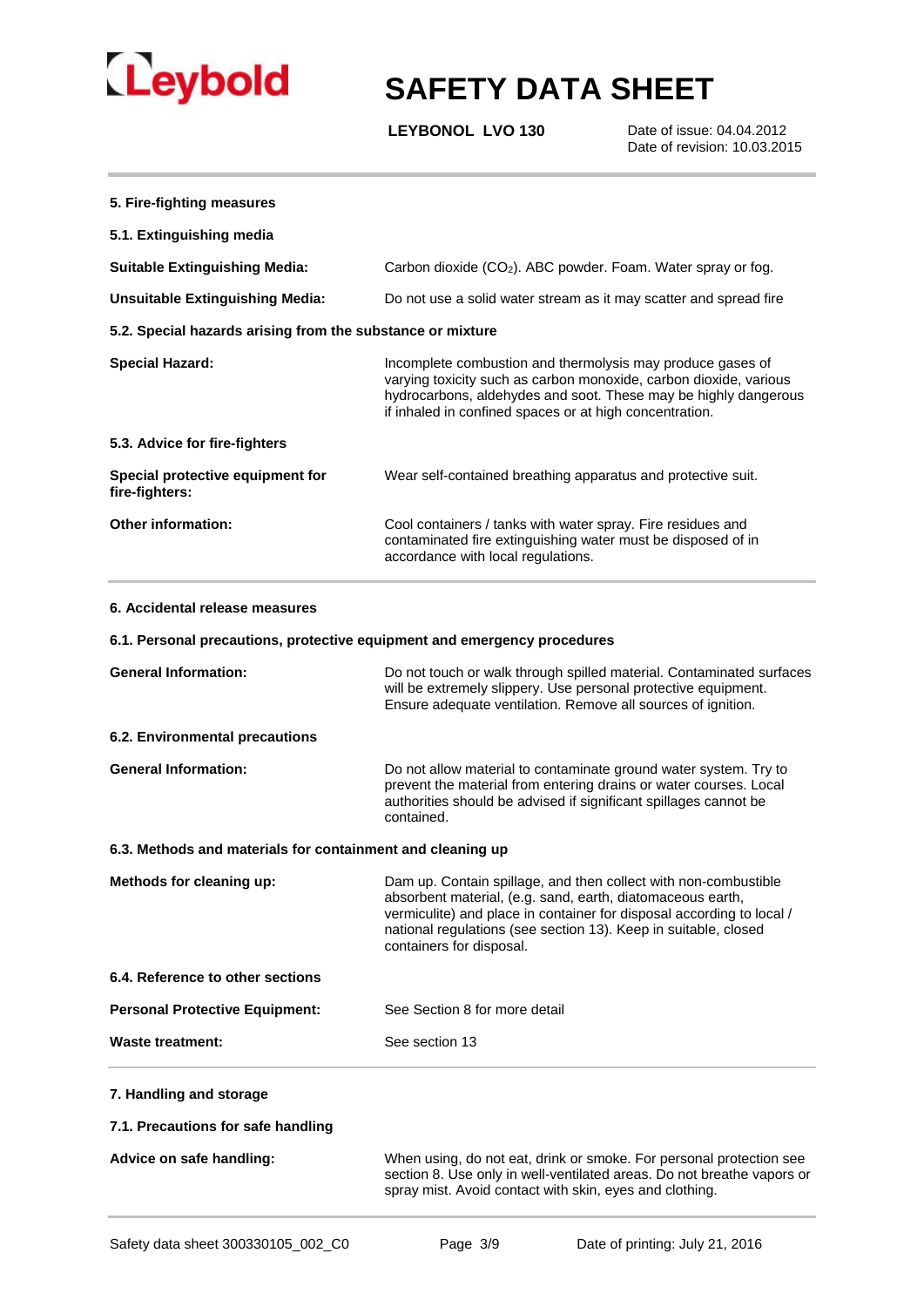

**LEYBONOL LVO 130**

| Prevention of fire and explosion:                                 | Take precautionary measures against static discharges:<br>Ground/bond containers, tanks and transfer/receiving equipment.                                                                                                                                                                                                                                                                                                                                                                                                                                     |
|-------------------------------------------------------------------|---------------------------------------------------------------------------------------------------------------------------------------------------------------------------------------------------------------------------------------------------------------------------------------------------------------------------------------------------------------------------------------------------------------------------------------------------------------------------------------------------------------------------------------------------------------|
| <b>Hygiene measures:</b>                                          | Ensure the application of strict rules of hygiene by the personnel<br>exposed to the risk of contact with the product. Regular cleaning of<br>equipment, work area and clothing is recommended. Wash hands<br>before breaks and immediately after handling the product. Do<br>not use abrasives, solvents or fuels. Do not dry hands with rags that<br>have been contaminated with product. Do not put product<br>contaminated rags into workwear pockets.                                                                                                    |
| 7.2. Conditions for safe storage, including any incompatibilities |                                                                                                                                                                                                                                                                                                                                                                                                                                                                                                                                                               |
| <b>Technical measures/Storage</b><br>conditions:                  | Keep away from food, drink and animal feedingstuffs. Keep in a<br>bunded area. Keep container tightly closed. Keep preferably in the<br>original container. Otherwise reproduce all indication of the regulation<br>label on the new container. Do not remove the hazard labels of the<br>containers (even if they are empty). Design the installations in order<br>to avoid accidental emissions of product (due to seal breakage, for<br>example) onto hot casings or electrical contacts. Protect from frost,<br>heat and sunlight. Protect from moisture. |
| <b>Materials to Avoid</b>                                         | Oxidizing agents. Strong acids.                                                                                                                                                                                                                                                                                                                                                                                                                                                                                                                               |
| 7.3. Specific end uses                                            |                                                                                                                                                                                                                                                                                                                                                                                                                                                                                                                                                               |
| Specific use(s):                                                  | No information available.                                                                                                                                                                                                                                                                                                                                                                                                                                                                                                                                     |
| 8. Exposure controls/ personal protection                         |                                                                                                                                                                                                                                                                                                                                                                                                                                                                                                                                                               |
| 8.1. Control parameters                                           |                                                                                                                                                                                                                                                                                                                                                                                                                                                                                                                                                               |
| <b>Exposure limits:</b>                                           | Mineral oil mist:<br>USA: OSHA (PEL) TWA 5 mg/m3, NIOSH (REL) TWA 5 mg/m3,<br>STEL 10 mg/m3, ACGIH (TLV) TWA 5 mg/m3 (highly refined)                                                                                                                                                                                                                                                                                                                                                                                                                         |
| Legend                                                            | See section 16                                                                                                                                                                                                                                                                                                                                                                                                                                                                                                                                                |
| 8.2. Exposure controls                                            |                                                                                                                                                                                                                                                                                                                                                                                                                                                                                                                                                               |
| <b>Occupational Exposure Controls</b>                             |                                                                                                                                                                                                                                                                                                                                                                                                                                                                                                                                                               |
| <b>Engineering Measures</b>                                       | Apply technical measures to comply with the occupational exposure<br>limits. When working in confined spaces (tanks, containers, etc.),<br>ensure that there is a supply of air suitable for breathing and wear<br>the recommended equipment.                                                                                                                                                                                                                                                                                                                 |
| <b>Personal Protective Equipment</b>                              |                                                                                                                                                                                                                                                                                                                                                                                                                                                                                                                                                               |
| <b>General Information</b>                                        | If the product is used in mixtures, it is recommended that you contact<br>the appropriate protective equipment suppliers. These<br>recommendations apply to the product as supplied.                                                                                                                                                                                                                                                                                                                                                                          |
| <b>Respiratory protection</b>                                     | None under normal use conditions. In case of vapours and aerosol<br>formation:. Respirator with combination filter for vapour/particulate<br>(EN 14387). Type A/P1. The use of breathing apparatus must comply<br>strictly with the manufacturer's instructions and the regulations<br>governing their choices and uses.                                                                                                                                                                                                                                      |
| <b>Eye Protection</b>                                             | If splashes are likely to occur, wear:. Safety glasses with side-<br>shields.                                                                                                                                                                                                                                                                                                                                                                                                                                                                                 |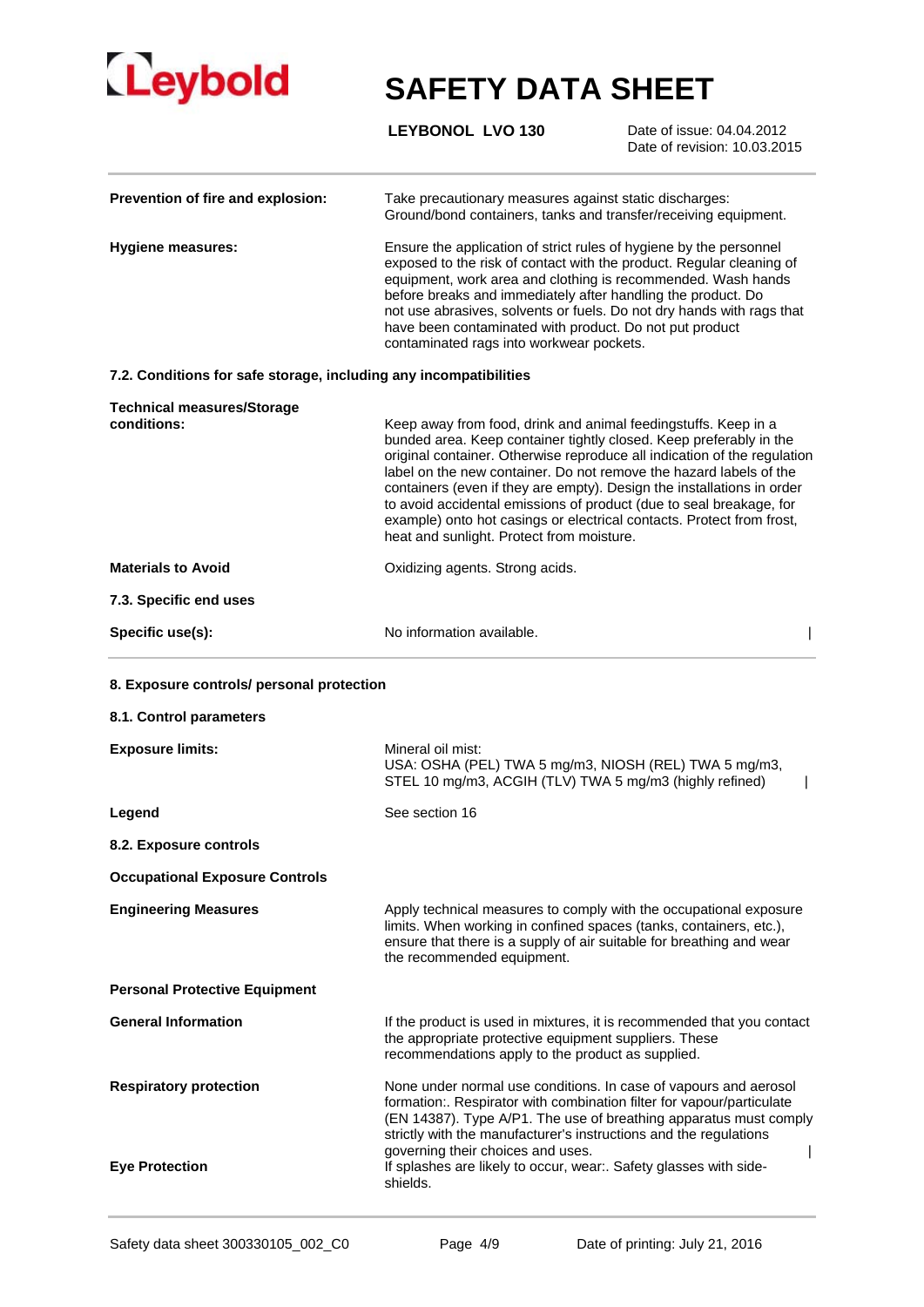

**LEYBONOL LVO 130**

 Date of issue: 04.04.2012 Date of revision: 10.03.2015

| Skin and body protection               | Wear suitable protective clothing. Protective shoes or boots. Long<br>sleeved clothing.                                                                                                                                                                                                                                                                                                                                                                                                       |
|----------------------------------------|-----------------------------------------------------------------------------------------------------------------------------------------------------------------------------------------------------------------------------------------------------------------------------------------------------------------------------------------------------------------------------------------------------------------------------------------------------------------------------------------------|
| <b>Hand Protection</b>                 | Protective gloves: Fluorinated rubber, Nitrile rubber. Please observe<br>the instructions regarding permeability and breakthrough time which<br>are provided by the supplier of the gloves. Also take into<br>consideration the specific local conditions under which the product is<br>used, such as the danger of cuts, abrasion. If used in solution, or<br>mixed with other substances, and under conditions which differ from<br>EN 374, contact the supplier of the EC approved gloves. |
| <b>Environmental exposure controls</b> |                                                                                                                                                                                                                                                                                                                                                                                                                                                                                               |
| <b>General Information</b>             | The product should not be allowed to enter drains, water courses or<br>the soil.                                                                                                                                                                                                                                                                                                                                                                                                              |

#### **9. Physical and chemical properties**

#### **9.1. Information on basic physical and chemical properties**

| Color:                | yellow To amber |
|-----------------------|-----------------|
| Physical State @20°C: | liauid          |
| Odor:                 | Characteristic  |

| <b>Property</b><br>pH:                                                                                                          | <b>Values</b>                                    | <b>Remarks</b><br>Not applicable                                                                                      | <b>Method</b>                                        |  |
|---------------------------------------------------------------------------------------------------------------------------------|--------------------------------------------------|-----------------------------------------------------------------------------------------------------------------------|------------------------------------------------------|--|
| Boiling point/boiling range:                                                                                                    |                                                  | No information available                                                                                              |                                                      |  |
| Flash point                                                                                                                     | $240^{\circ}$ C<br>464 °F                        |                                                                                                                       | Cleveland Open Cup (COC)<br>Cleveland Open Cup (COC) |  |
| Evaporation rate:<br>Flammability Limits in Air:<br>Vapor Pressure:<br>Vapor density:                                           |                                                  | No information available<br>No information available<br>No information available<br>No information available          |                                                      |  |
| Density:<br>Water solubility:<br>Solubility in other solvents:<br>logPow:<br>Autoignition temperature:<br>Viscosity, kinematic: | 881 kg/ $m3$<br>@ 15 °C<br>68 mm <sup>2</sup> /s | ISO 12185<br>Insoluble<br>No information available<br>No information available<br>No information available<br>@ 40 °C | <b>ISO 3104</b>                                      |  |
| Explosive properties:<br><b>Oxidizing Properties:</b><br>Possibility of hazardous reactions:                                    | 8.64 mm2/s                                       | @ 100 °C<br>Not explosive<br>Not applicable<br>Not applicable                                                         | <b>ISO 3104</b>                                      |  |
| 9.2. Other information:                                                                                                         |                                                  | No information available                                                                                              |                                                      |  |
| 10. Stability and reactivity                                                                                                    |                                                  |                                                                                                                       |                                                      |  |
| 10.1. Reactivity                                                                                                                |                                                  |                                                                                                                       |                                                      |  |
| <b>General Information:</b>                                                                                                     |                                                  | No information available.                                                                                             |                                                      |  |
| 10.2. Chemical stability                                                                                                        |                                                  |                                                                                                                       |                                                      |  |
| <b>Stability:</b>                                                                                                               |                                                  | Stable under recommended storage conditions                                                                           |                                                      |  |
| 10.3. Possibility of hazardous reactions                                                                                        |                                                  |                                                                                                                       |                                                      |  |
| <b>Hazardous Reactions:</b>                                                                                                     |                                                  | None under normal processing                                                                                          |                                                      |  |
|                                                                                                                                 |                                                  |                                                                                                                       |                                                      |  |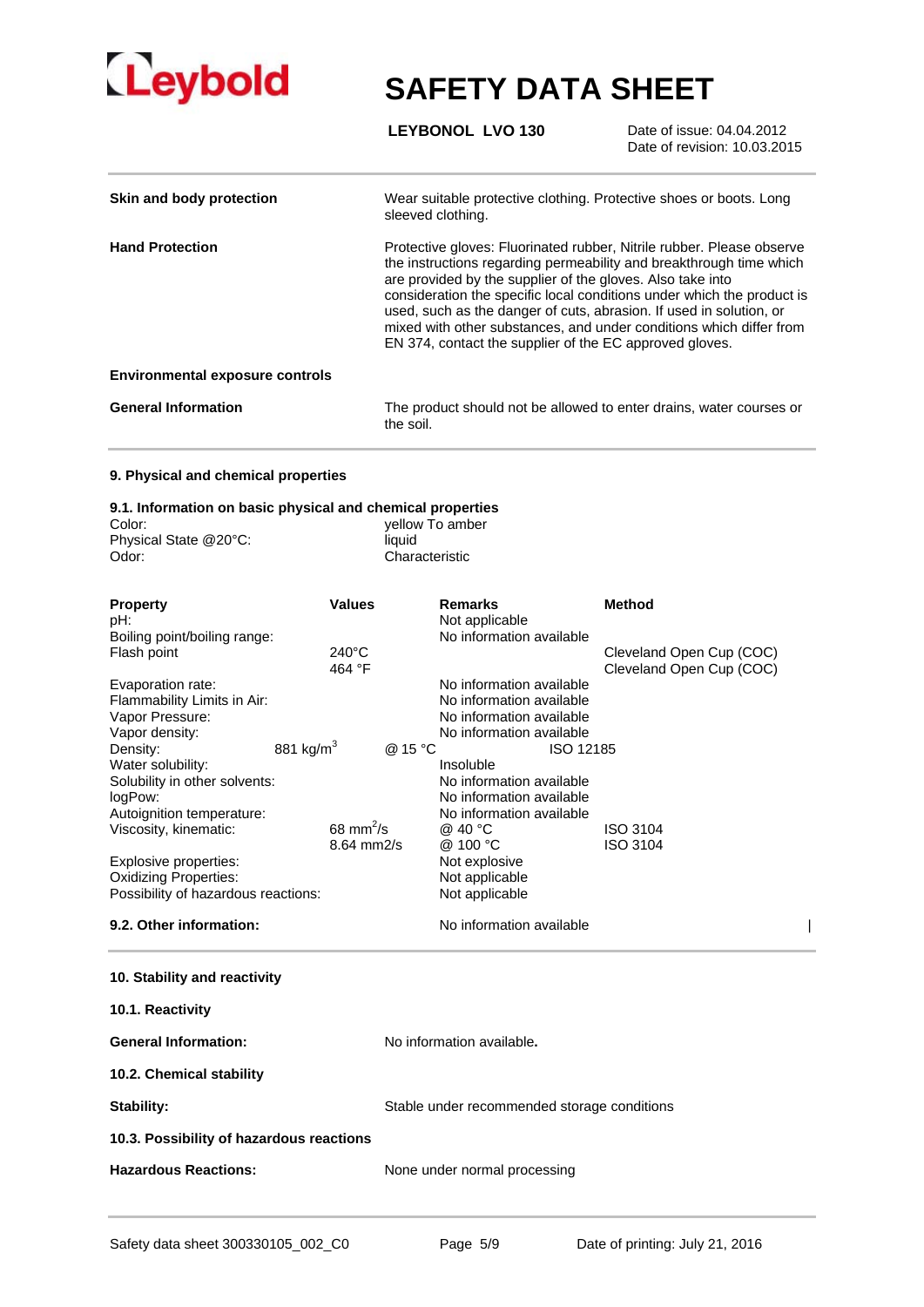

**LEYBONOL LVO 130**

| 10.4. Conditions to Avoid                        |                                                                                                                                          |  |  |  |
|--------------------------------------------------|------------------------------------------------------------------------------------------------------------------------------------------|--|--|--|
| <b>Conditions to Avoid:</b>                      | Heat (temperatures above flash point), sparks, ignition points,<br>flames, static electricity.                                           |  |  |  |
| 10.5. Incompatible Materials                     |                                                                                                                                          |  |  |  |
| <b>Materials to Avoid:</b>                       | Strong oxidizing agents                                                                                                                  |  |  |  |
| 10.6. Hazardous Decomposition Products           |                                                                                                                                          |  |  |  |
| <b>Hazardous Decomposition Products:</b>         | None under normal use                                                                                                                    |  |  |  |
| 11. Toxicological information                    |                                                                                                                                          |  |  |  |
| 11.1. Information on toxicological effects       |                                                                                                                                          |  |  |  |
| Acute toxicity Local effects Product Information |                                                                                                                                          |  |  |  |
| <b>Skin contact:</b>                             | Not classified.                                                                                                                          |  |  |  |
| Eye contact:                                     | Not classified.                                                                                                                          |  |  |  |
| Inhalation:                                      | Not classified. Inhalation of vapors in high concentration may cause<br>irritation of respiratory system.                                |  |  |  |
| Ingestion:                                       | Not classified. Ingestion may cause gastrointestinal irritation,<br>nausea, vomiting and diarrhea.                                       |  |  |  |
| <b>Acute toxicity - Component Information</b>    |                                                                                                                                          |  |  |  |
| <b>Sensitization</b>                             |                                                                                                                                          |  |  |  |
| <b>Sensitization</b>                             | Not classified as a sensitizer.                                                                                                          |  |  |  |
| <b>Specific effects</b>                          |                                                                                                                                          |  |  |  |
| Carcinogenicity:                                 | This product is not classified carcinogenic.                                                                                             |  |  |  |
| <b>Mutagenicity:</b>                             | This product is not classified as mutagenic.                                                                                             |  |  |  |
| <b>Reproductive toxicity:</b>                    | This product does not contain any known or suspected reproductive                                                                        |  |  |  |
| <b>Repeated Dose Toxicity</b>                    | hazards.                                                                                                                                 |  |  |  |
| <b>Subchronic toxicity:</b>                      | No information available.                                                                                                                |  |  |  |
| <b>Target Organ Effects (STOT)</b>               |                                                                                                                                          |  |  |  |
| <b>Target Organ Effects (STOT):</b>              | No information available                                                                                                                 |  |  |  |
| <b>Other information</b>                         |                                                                                                                                          |  |  |  |
| Other adverse effects:                           | Characteristic skin lesions (pimples) may develop following<br>prolonged and repeated exposures (contact with contaminated<br>clothing). |  |  |  |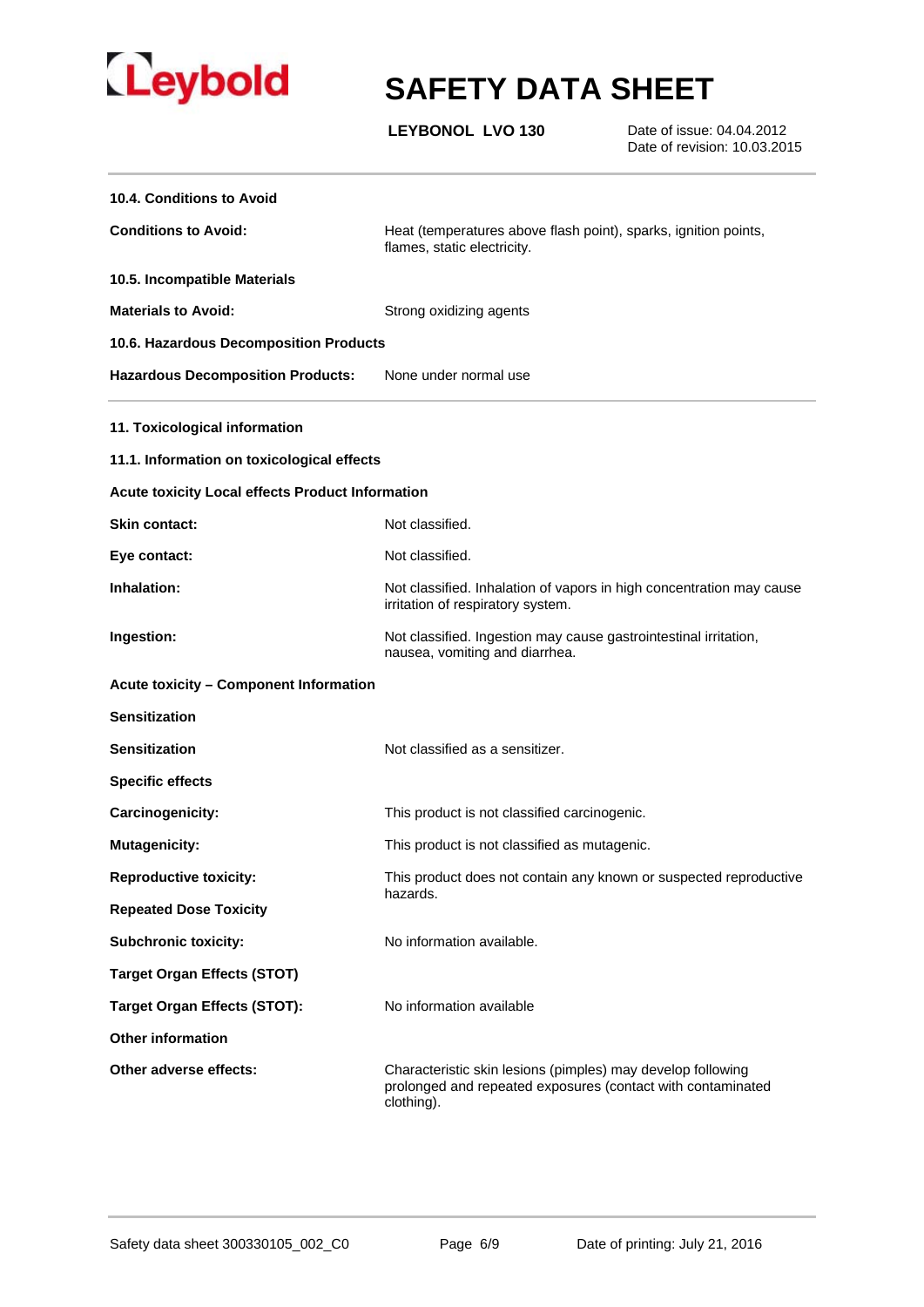

**LEYBONOL LVO 130**

| 12. Ecological information                                  |                                                                                                                                                                                         |  |
|-------------------------------------------------------------|-----------------------------------------------------------------------------------------------------------------------------------------------------------------------------------------|--|
| 12.1. Toxicity:                                             | Not classified.                                                                                                                                                                         |  |
| Acute aquatic toxicity -<br><b>Product Information:</b>     | No information available.                                                                                                                                                               |  |
| Acute aquatic toxicity -<br><b>Component Information:</b>   | No information available.                                                                                                                                                               |  |
| Chronic aquatic toxicity -<br><b>Product Information:</b>   | No information available.                                                                                                                                                               |  |
| Chronic aquatic toxicity -<br><b>Component Information:</b> | No information available.                                                                                                                                                               |  |
| <b>Effects on terrestrial organisms:</b>                    | No information available.                                                                                                                                                               |  |
| 12.2. Persistence and degradability                         |                                                                                                                                                                                         |  |
| <b>General Information:</b>                                 | No information available                                                                                                                                                                |  |
| 12.3. Bioaccumulative potential                             |                                                                                                                                                                                         |  |
| <b>Product Information:</b>                                 | No information available.                                                                                                                                                               |  |
| logPow:                                                     | No information available                                                                                                                                                                |  |
| <b>Component Information:</b>                               | No information available                                                                                                                                                                |  |
| 12.4. Mobility in soil                                      |                                                                                                                                                                                         |  |
| Soil:                                                       | Given its physical and chemical characteristics, the product generally<br>shows low soil mobility.                                                                                      |  |
| Air:                                                        | Loss by evaporation is limited.                                                                                                                                                         |  |
| Water:                                                      | Insoluble. The product spreads on the surface of the water.                                                                                                                             |  |
| 12.5. Results of PBT and vPvB assessment                    |                                                                                                                                                                                         |  |
| <b>PBT and vPvB assessment:</b>                             | No information available.                                                                                                                                                               |  |
| 12.6. Other adverse effects                                 |                                                                                                                                                                                         |  |
| <b>General Information:</b>                                 | No information available.                                                                                                                                                               |  |
| 13. Disposal considerations                                 |                                                                                                                                                                                         |  |
| 13.1. Waste treatment methods                               |                                                                                                                                                                                         |  |
| Waste from Residues / Unused<br><b>Products:</b>            | Should not be released into the environment. Dispose of in<br>accordance with the European Directives on waste and hazardous<br>waste. Dispose of in accordance with local regulations. |  |
| <b>Contaminated packaging:</b>                              | Empty containers should be taken to an approved waste handling<br>site for recycling or disposal                                                                                        |  |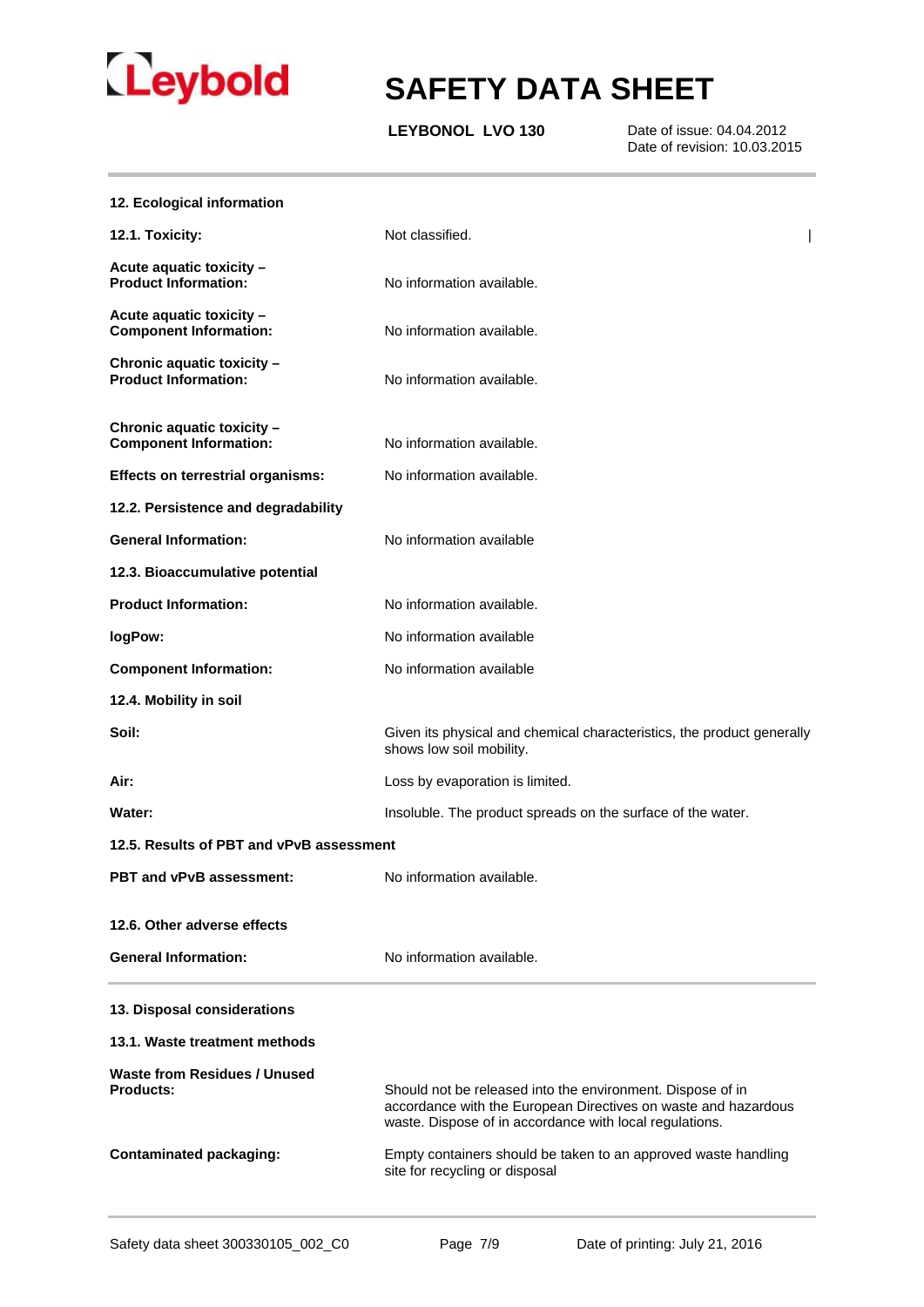

**LEYBONOL LVO 130**

 Date of issue: 04.04.2012 Date of revision: 10.03.2015

| <b>EWC Waste Disposal No.:</b>                                         | The following Waste Codes are only suggestions: 13 02 06.<br>According to the European Waste Catalogue, Waste Codes are not<br>product specific, but application specific. Waste codes should be<br>assigned by the user based on the application for which the product<br>was used. |
|------------------------------------------------------------------------|--------------------------------------------------------------------------------------------------------------------------------------------------------------------------------------------------------------------------------------------------------------------------------------|
| 14. Transport information                                              |                                                                                                                                                                                                                                                                                      |
| ADR/RID:                                                               | Not regulated                                                                                                                                                                                                                                                                        |
| IMDG/IMO:                                                              | Not regulated                                                                                                                                                                                                                                                                        |
| ICAO/IATA:                                                             | Not regulated                                                                                                                                                                                                                                                                        |
| AND:                                                                   | Not regulated                                                                                                                                                                                                                                                                        |
| mixture<br><b>European Union</b>                                       | 15.1. Safety, health and environmental regulations/legislation specific for the substance or                                                                                                                                                                                         |
| <b>International Inventories:</b>                                      | No information available                                                                                                                                                                                                                                                             |
| <b>Further information:</b>                                            | No information available                                                                                                                                                                                                                                                             |
| 15.2. Chemical Safety Assessment                                       |                                                                                                                                                                                                                                                                                      |
| <b>Chemical Safety Assessment:</b>                                     | No information available                                                                                                                                                                                                                                                             |
| 16. Other information                                                  |                                                                                                                                                                                                                                                                                      |
| Full text of R-phrases referred to under<br>sections 2 and 3:          | Not applicable                                                                                                                                                                                                                                                                       |
| <b>Full text of H-Statements referred to</b><br>under section 2 and 3: | Not applicable                                                                                                                                                                                                                                                                       |

#### **Abbreviations, acronyms**

Legend Section 8 + Sensitizer<br>\* Skin desig \* Skin designation<br>\*\* Hazard Designation \*\* Hazard Designation<br>C: Carcinogen Carcinogen M: Mutagen R: Toxic to reproduction

| Date of issue:    | April 04, 2012 |
|-------------------|----------------|
| Date of revision: | March 10, 2015 |
| <b>Version:</b>   | CO             |

| Indicates information that has changed from previously issued version.